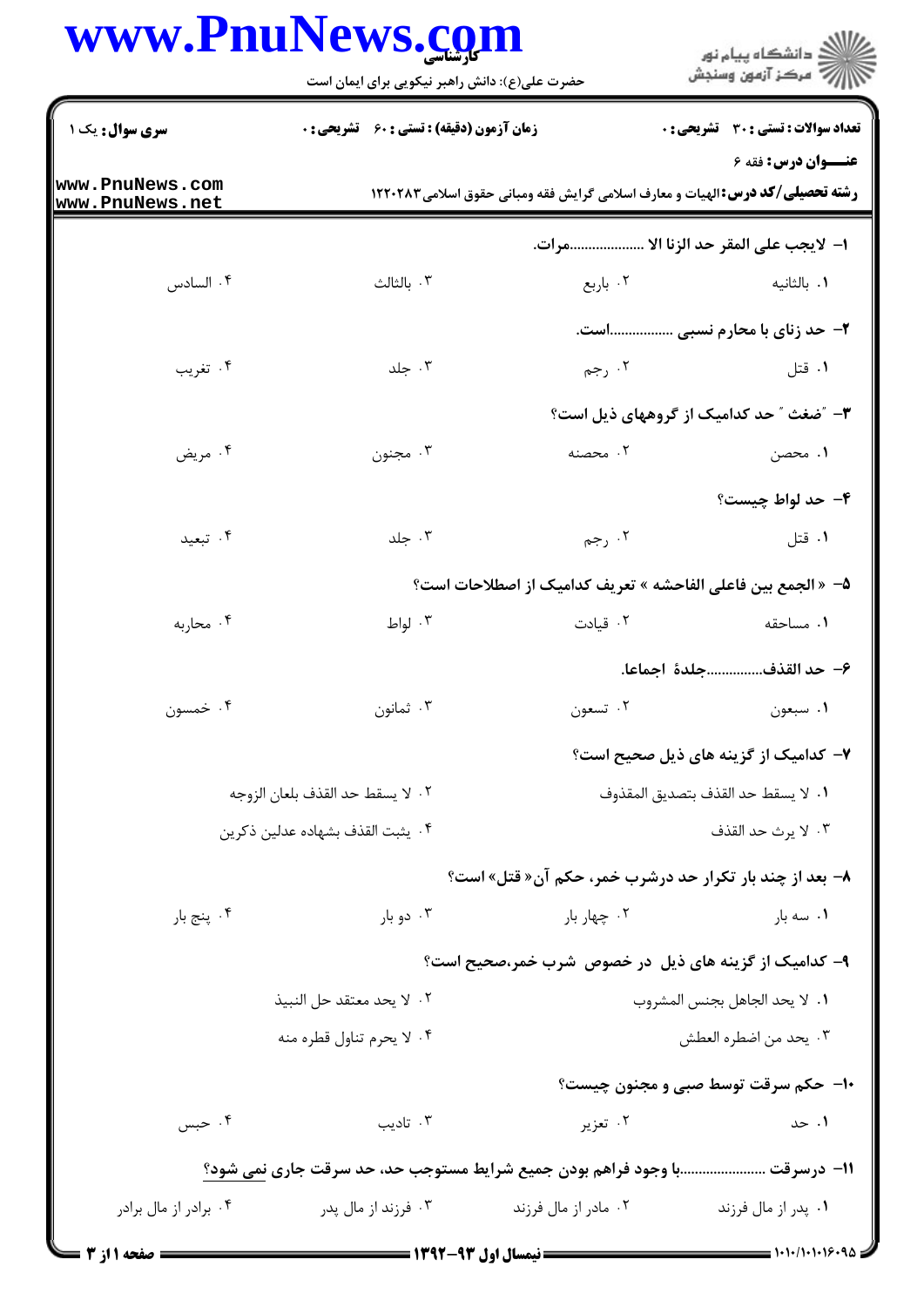## www.PnuNews.com

|                                    | www.PnuNews.com<br>حضرت علی(ع): دانش راهبر نیکویی برای ایمان است |                           | ر<br>دانشڪاه پيام نور)<br>ا∛ مرڪز آزمون وسنڊش                                                                     |  |
|------------------------------------|------------------------------------------------------------------|---------------------------|-------------------------------------------------------------------------------------------------------------------|--|
| <b>سری سوال : ۱ یک</b>             | <b>زمان آزمون (دقیقه) : تستی : 60 ٪ تشریحی : 0</b>               |                           | <b>تعداد سوالات : تستی : 30 ٪ تشریحی : 0</b>                                                                      |  |
| www.PnuNews.com<br>www.PnuNews.net |                                                                  |                           | <b>عنــوان درس: فقه ۶</b><br><b>رشته تحصیلی/کد درس:</b> الهیات و معارف اسلامی گرایش فقه ومبانی حقوق اسلامی۱۲۲۰۲۸۳ |  |
|                                    |                                                                  |                           | ۱۲– ادله اثبات حد سرقت عبارتند از                                                                                 |  |
| ۰۲ دو شاهد مرد عادل یا دوبار اقرار |                                                                  |                           | ۰۱ سه شاهد عادل و اقرار                                                                                           |  |
| ۰۴ دو شاهد مرد عادل یا یک اقرر     |                                                                  |                           | ۰۳ يک بار اقرار                                                                                                   |  |
|                                    |                                                                  |                           | <b>۱۳</b> - محاربه با  اقرار ثابت می شود.                                                                         |  |
| ۰۴ چهار بار                        | ۰۳ سه بار                                                        | ۰۲ دو بار                 | ۰۱ یکبار                                                                                                          |  |
|                                    |                                                                  |                           | ۱۴– بعد از اثبات کدامیک از حدود( با وجود عدم اجرای آن) اموال محکوم علیه بین وراثش تقسیم میشود؟                    |  |
| ۰۴ حد ارتدادمرتد فطری              | ۰۳ حد ارتداد مرتد ملي                                            | ۰۲ حد شرب خمر             | ۰۱ حد سرقت                                                                                                        |  |
|                                    |                                                                  |                           | ۱۵− در عبارت « وموجبه ازهاق النفس المعصومه المكافئه عمدا عدوانا» ضمير « ه» به چه چيزي اشاره دارد؟                 |  |
| ۰۴ حد قذف                          | ۰۳ حدرجم                                                         | ۰۲ حدجلد                  | ۰۱ قصاص                                                                                                           |  |
|                                    |                                                                  |                           | ۱۶- چنانچه قاتل براثر اکراه مرتکب قتل شود ، حکم چیست؟                                                             |  |
|                                    | ۰۲ مباشر (قاتل) قصاص می شود.                                     |                           | ۰۱ اکره کننده قصاص می شود.                                                                                        |  |
|                                    | ۰۴ هردو قصاص میشوند.                                             | ۰۳ هیچکدام قصاص نمی شوند. |                                                                                                                   |  |
|                                    |                                                                  |                           | 17- انتفاء ابوت در ًمبحث قتل به چه معناست؟                                                                        |  |
|                                    | ۰۲ فرزند در صورت قتل پدر قصاص نمی شود.                           |                           | ٠١ مادر در صورت قتل پدر قصاص نمي شود.                                                                             |  |
|                                    | ۰۴ پدر درصورت قتل فرزند قصاص نمی شود.                            |                           | ۰۳ پدرو مادر در صورت قتل فرزند قصاص نمی شوند.                                                                     |  |
|                                    |                                                                  |                           | ۱۸– نصاب قسامه در قتل عمدقسم می باشد.                                                                             |  |
| ۰۴ چهل                             | ۰۳ سی $\cdot$                                                    | ٠٢ ينجاه                  | ۰۱ بیست و پنج                                                                                                     |  |
|                                    |                                                                  |                           | ١٩–  قصاص الطرف : موجبه اتلاف                                                                                     |  |
| ۰۴ العرض                           | ۰۳ العضو                                                         | ۰۲ النفس                  | ٠١. المال                                                                                                         |  |
|                                    |                                                                  |                           | ۲۰- به کدامیک از افراد ذیل برای قصاص مهلت داده می شود؟                                                            |  |
| ۰۴ مجنون                           | ۰۳ ورشکسته                                                       | ۰۲ حامل                   | ۰۱ سفیه                                                                                                           |  |
|                                    |                                                                  |                           | <del>٢١</del> - يضمن ما يجنيه في مال العاقله.                                                                     |  |
| ۰۴ المراه                          | ۰۳ النائم                                                        | ٢. االخنثي                | ٠١. السفيه                                                                                                        |  |
|                                    |                                                                  |                           |                                                                                                                   |  |